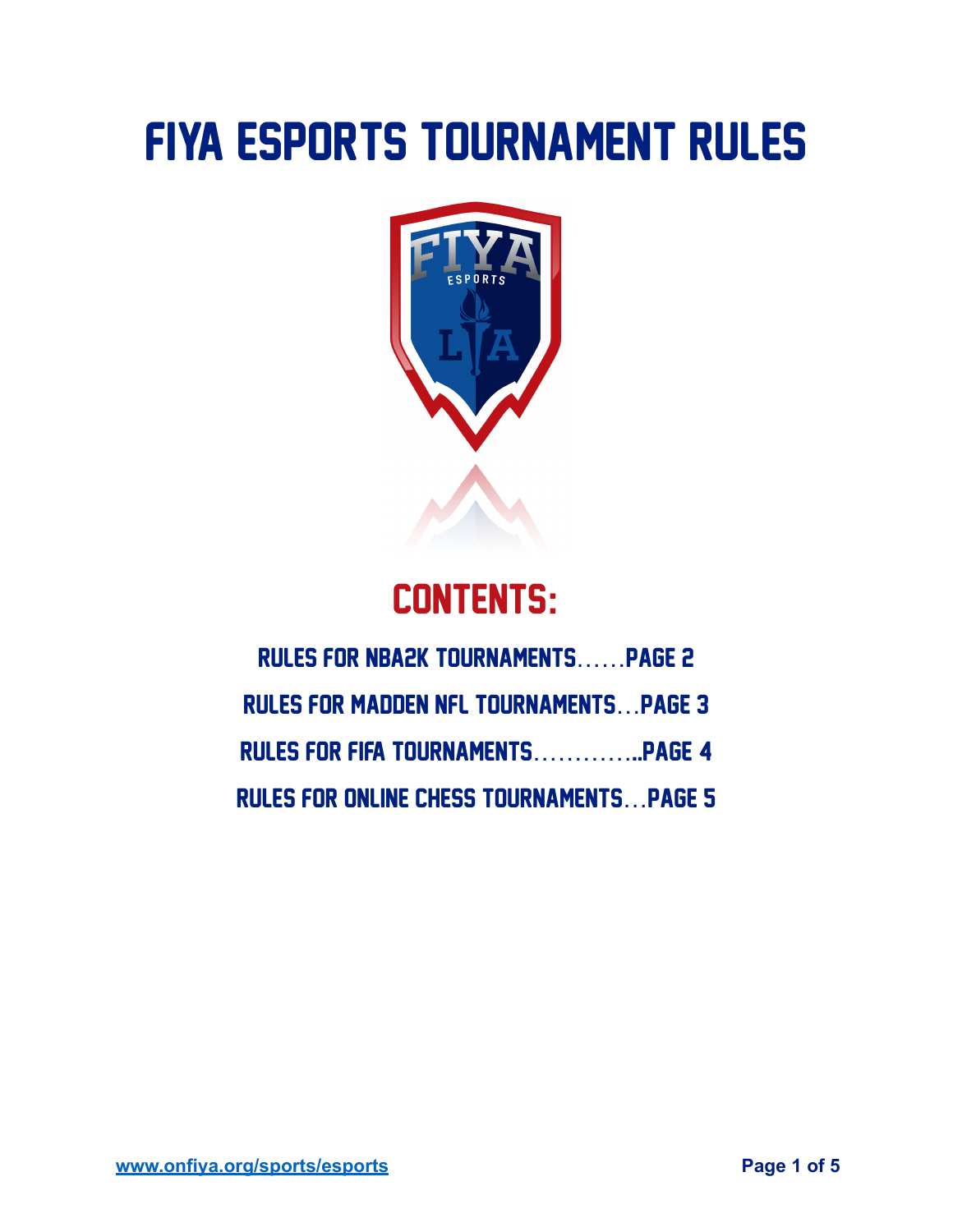

# Rules FOR nba2k tournaments

- **CREATING THE MATCH:** The home team **(name of player listed first) i**s in charge of creating the private match.
- **ADD OPPONENT'S USERNAME:** Add your opponent's username/gamertag to become friends.
- **GAME SETTINGS WILL BE THE SAME FOR EVERY MATCH:**
	- o **PLAY NOW:** Play with Friends
	- o **GAME MODE:** Private Match
	- o **GAME STYLE:** All Star
	- o **QUARTER LENGTH:** 5 minutes
	- o **FATIGUE:** On
	- o **GAME TIME:** NBA Today
- **GAME RESULTS:** Winning player reports results to [johnfarren@onfiya.org](mailto:johnfarren@onfiya.org) after each game.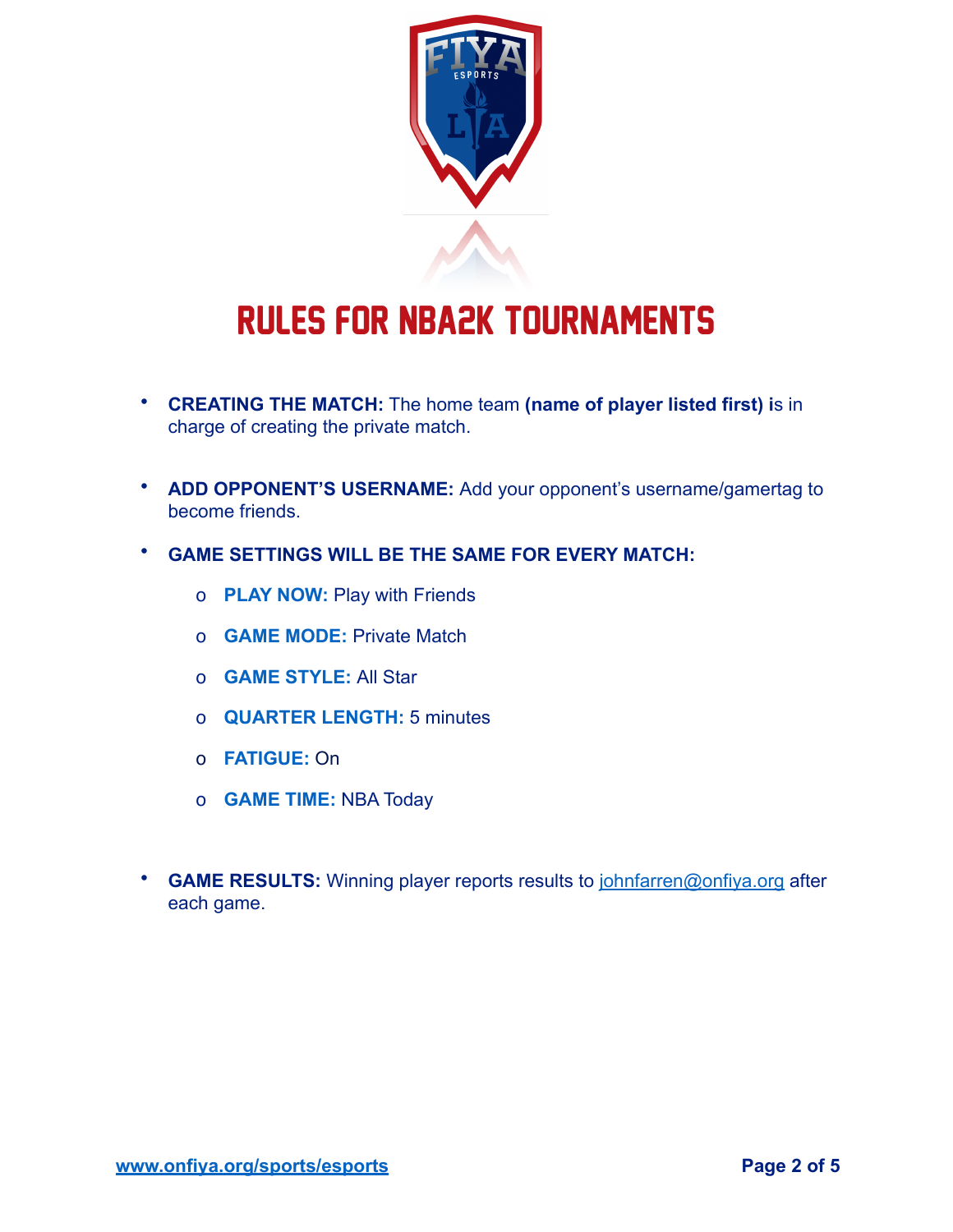

### Rules FOR MADDEN NFL TOURNAMENTS

- **CREATING THE MATCH:** The home team (name of player listed *first*) is in charge of creating the private match.
- **ADD OPPONENT'S USERNAME:** Add your opponent's username/gamertag to become friends.
- **GAME SETTINGS WILL BE THE SAME FOR EVERY MATCH:**
	- o **EXHIBITION:** Online Head to Head
	- o **PLAY A FRIEND** (Players should add each other as friends before the match)
	- o **GAME MODE:** Head to Head
	- o **QUARTER LENGTH:** 5 minutes
	- o **PLAY CLOCK:** 40 second (default, cannot change)
	- o **SKILL LEVEL:** All Pro
	- o **WEATHER:** Clear
	- o **INJURIES:** 0
	- o **FATIGUE:** 50
	- o **ACCELERATED CLOCK:** Off
	- o **GAME SPEED:** Normal
	- o **GAME STYLE:** Competitive
- **GAME RESULTS:** Winning player reports results to [johnfarren@onfiya.org](mailto:johnfarren@onfiya.org) after each game.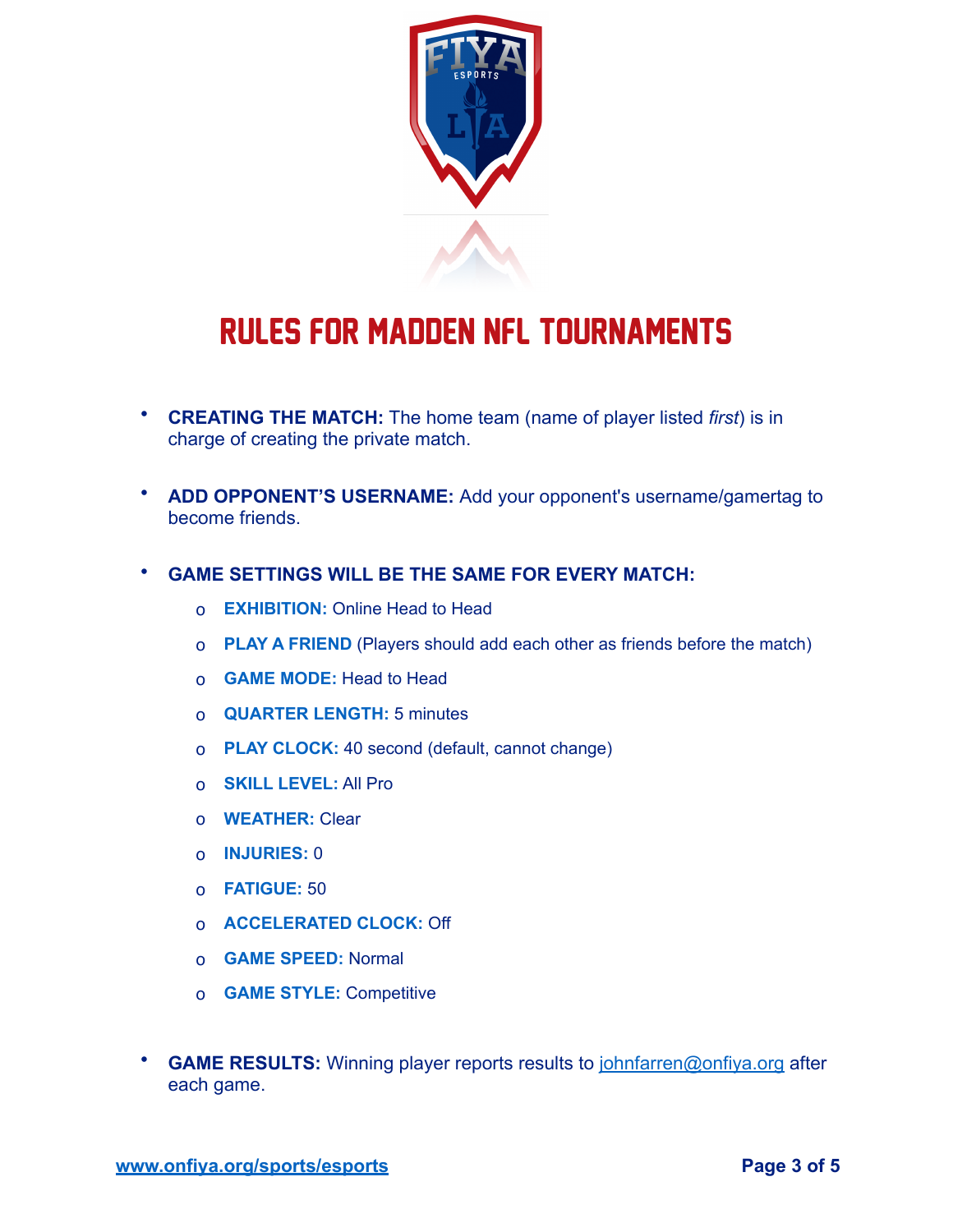

# Rules FOR FIFA TOURNAMENTS

- **CREATING THE MATCH:** The home team (name of player listed *first*) is in charge of inviting the other to an Online Friendly match.
- **ADD OPPONENT'S USERNAME:** Add your opponent's username/gamertag to become friends.
- **GAME SETTINGS WILL BE THE SAME FOR EVERY MATCH:**
	- o **HALF LENGTH:** 6 minutes
	- o **CONTROLS:** Any
	- o **GAME SPEED:** Normal
	- o **SQUAD TYPE:** Online
		- **Players can pick from any FIFA generated squad except** 
			- **International teams.**
- **DO NOT ENABLE ATTRIBUTES** when entering the game.
- **TIEBREAKERS:** In the event of a tie at the end of regulation time, the teams will compete in a golden goal style game. The first player to score a goal will be declared the winner.
- **GAME RESULTS:** Winning player reports results to [johnfarren@onfiya.org](mailto:johnfarren@onfiya.org) after each game.